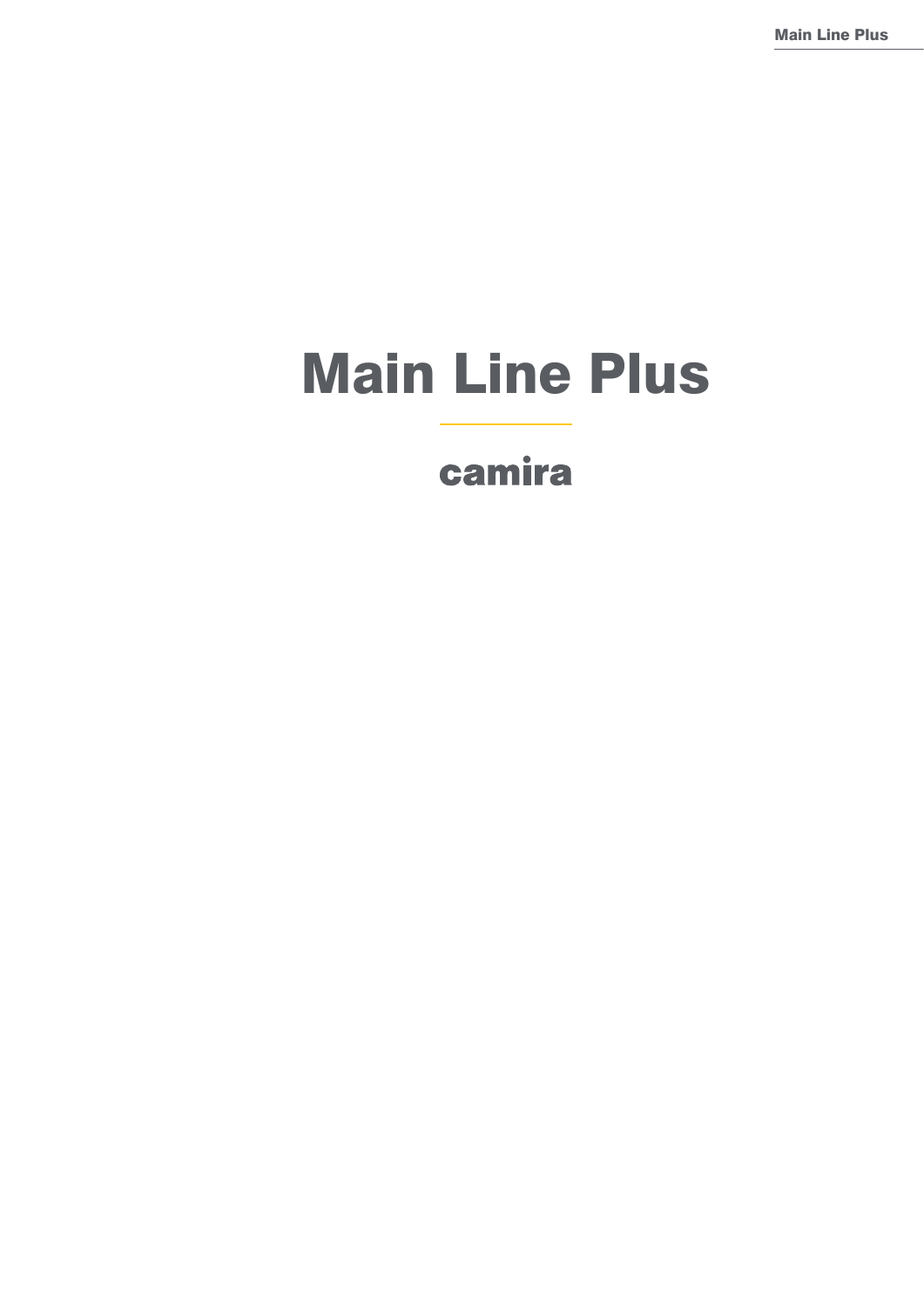# Photographic fabric scans are not colour accurate. Always request actual fabric samples before ordering.



Marmalade IF142



Matador IF272



Penstemon IF147

Wedgwood IF027



Mermaid IF231



Lead IF058



Red IF011



Ruby IF101



Prudence IF250



**Tuscany** IF241



Aquamarine IF141



Girder IF276



Crimson IF116



Wine IF019



Clipper IF111



Bluenote IF149



Juniper IF084



Charcoal IF000



Claret IF033



Royal IF020



IF112



Carbon IF252



Black IF059